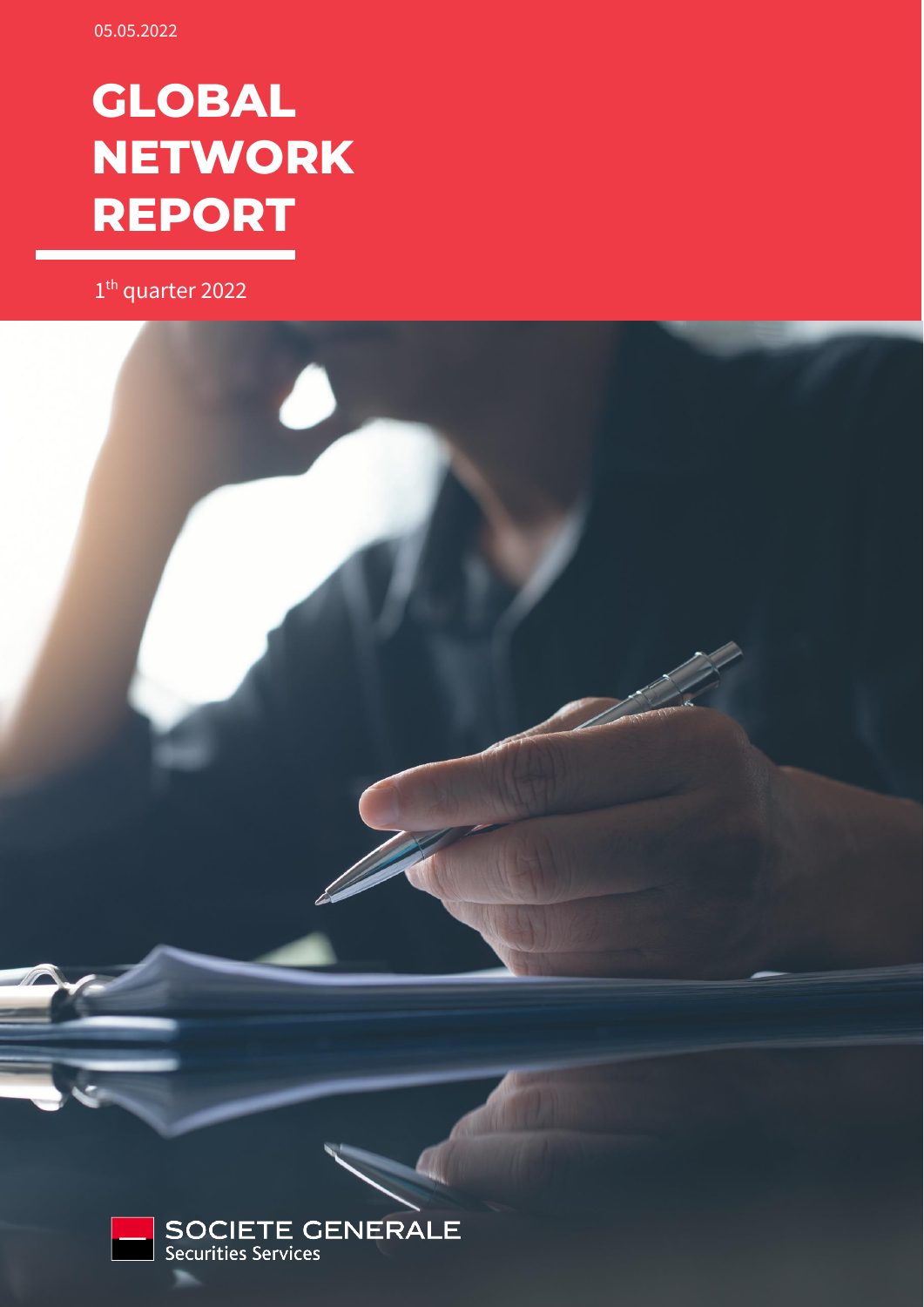*"This Global Network Report is solely directed to the addressee(s). Any unauthorised use or dissemination of this Global Network Report, without the prior consent of Société Générale, is prohibited.*

*Any information relating to Global Network Report is only given as an indication, even where it has been established using several professional sources considered to be reliable and accurate. This information which is purely indicative, and which has no contractual value is subject to modification at any time, including as a result of changes occurring with respect to market conditions.*

*This Global Network Report does not constitute, and under no circumstances should it be considered in whole or in part as, an offer, a solicitation, advice or an investment recommendation from Société Générale to purchase, subscribe for or sell any financial instruments or financial service.* 

*Societe Generale shall decline all responsibility as regards any use made of the said information and any consequences thereof.*

*Societe Generale takes no responsibility for the contents of this communication, makes no representation as to its accuracy or completeness and expressly disclaims any liability whatsoever for any loss, damage or injury howsoever arising from or in reliance upon the whole or any part of the contents of this communication"* 

*Société Anonyme with a capital stock of € 1 046 405 540 Paris Trade Register No. 552 120 222 APE No.: 651C Registered Office: 29 Boulevard Haussmann 75009 Paris VAT No: FR 27 552 120 222*

#### **SOCIETE GENERALE SECURITIES SERVICES 28/04/2022 | 2 of 7**

\*The list does not include imposed sub-custodians *<sup>1</sup> SGSS France, Luxembourg, Ireland, Germany and UK sub-custodians only*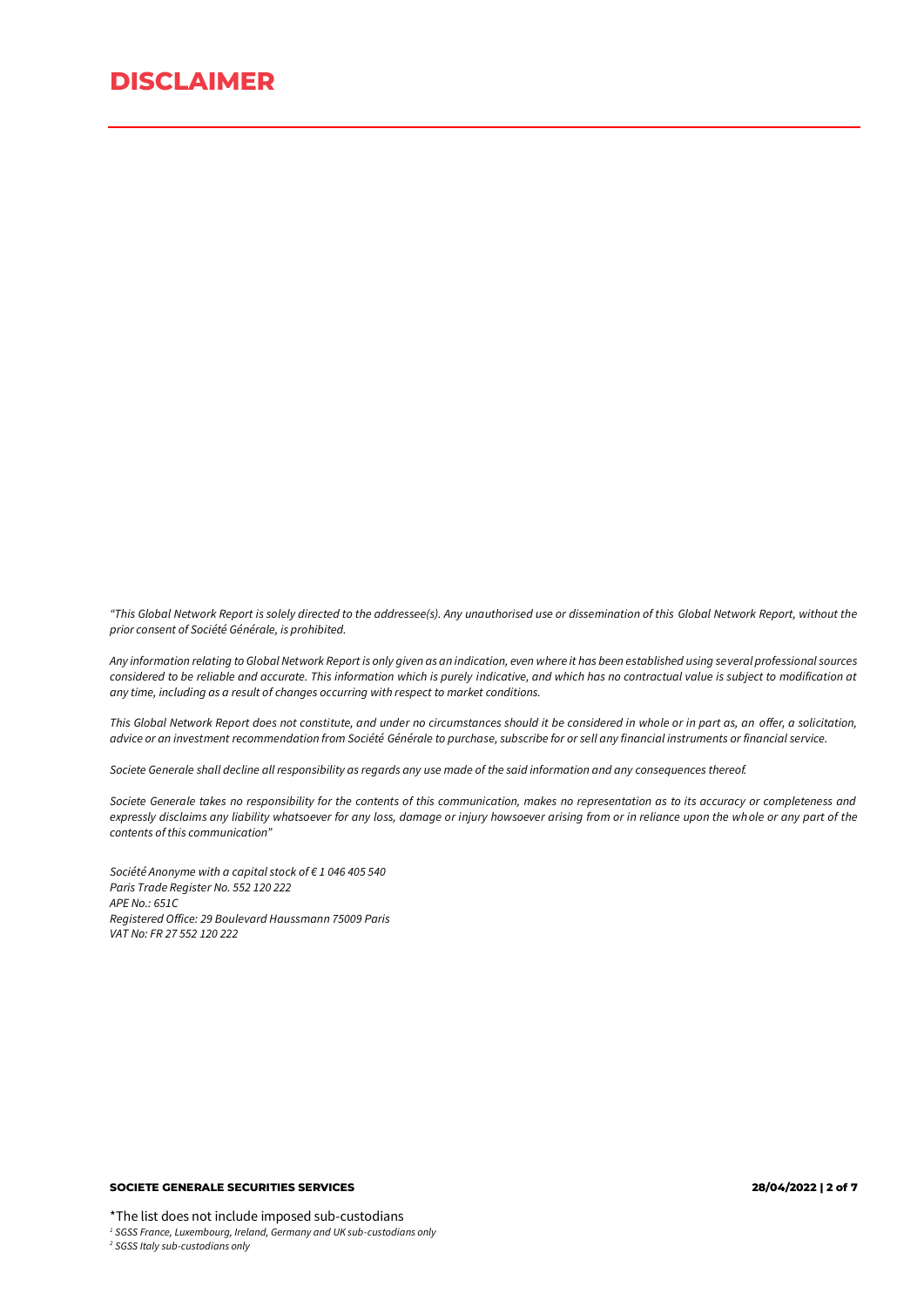# **TABLE OF CONTENTS**

**2. UPDATE OF RATINGS OF SUB-CUSTODIANS\* [...............................................](#page-2-1)3**

# <span id="page-2-0"></span>**1. UPDATE ON CUSTODIAN NETWORK**

**No change for this 1st quarter 2022**

# <span id="page-2-1"></span>**2. UPDATE OF RATINGS OF SUB-CUSTODIANS\***

| <b>Country</b>  | Sub-custodian                                        | <b>S&amp;P New</b><br>rating | S&P<br>previous<br>rating | Moody's<br><b>New</b><br>rating | Moody's<br>previous<br>rating | Fitch's<br><b>New</b><br>rating | Fitch's<br>previous<br>rating |
|-----------------|------------------------------------------------------|------------------------------|---------------------------|---------------------------------|-------------------------------|---------------------------------|-------------------------------|
| <b>CANADA</b>   | ROYAL BANK OF CANADA                                 |                              |                           | A1                              | A <sub>2</sub>                |                                 |                               |
| <b>RUSSIA</b>   | <b>PJSC ROSBANK</b>                                  |                              |                           | <b>UNDEF</b>                    | Baa3                          | <b>UNDEF</b>                    | <b>BBB</b>                    |
| <b>SLOVAKIA</b> | <b>CESKOSLOVENSKA</b><br>OBCHODNA BANKA<br>AS/BRATIS |                              |                           | Baa1                            | Baa2                          |                                 |                               |
| <b>TURKEY</b>   | TURK EKONOMI BANKASI AS                              |                              |                           |                                 |                               | B                               | $B+$                          |

| <b>Country</b> | <b>Parent company</b> | <b>S&amp;P New</b><br>rating | S&P<br><b>previous</b><br>rating | Moodv'<br>s New<br>rating | Moody's Fitch's<br>previous<br>rating | <b>New</b><br>rating | <b>Fitch's</b><br>previous<br>rating |
|----------------|-----------------------|------------------------------|----------------------------------|---------------------------|---------------------------------------|----------------------|--------------------------------------|
| <b>AUSTRIA</b> | UNICREDIT SPA         |                              |                                  |                           |                                       | <b>BBB</b>           | BBB+                                 |
| <b>CANADA</b>  | ROYAL BANK OF CANADA  |                              |                                  | A1                        | A2                                    |                      |                                      |

\*The list does not include imposed sub-custodians *<sup>1</sup> SGSS France, Luxembourg, Ireland, Germany and UK sub-custodians only*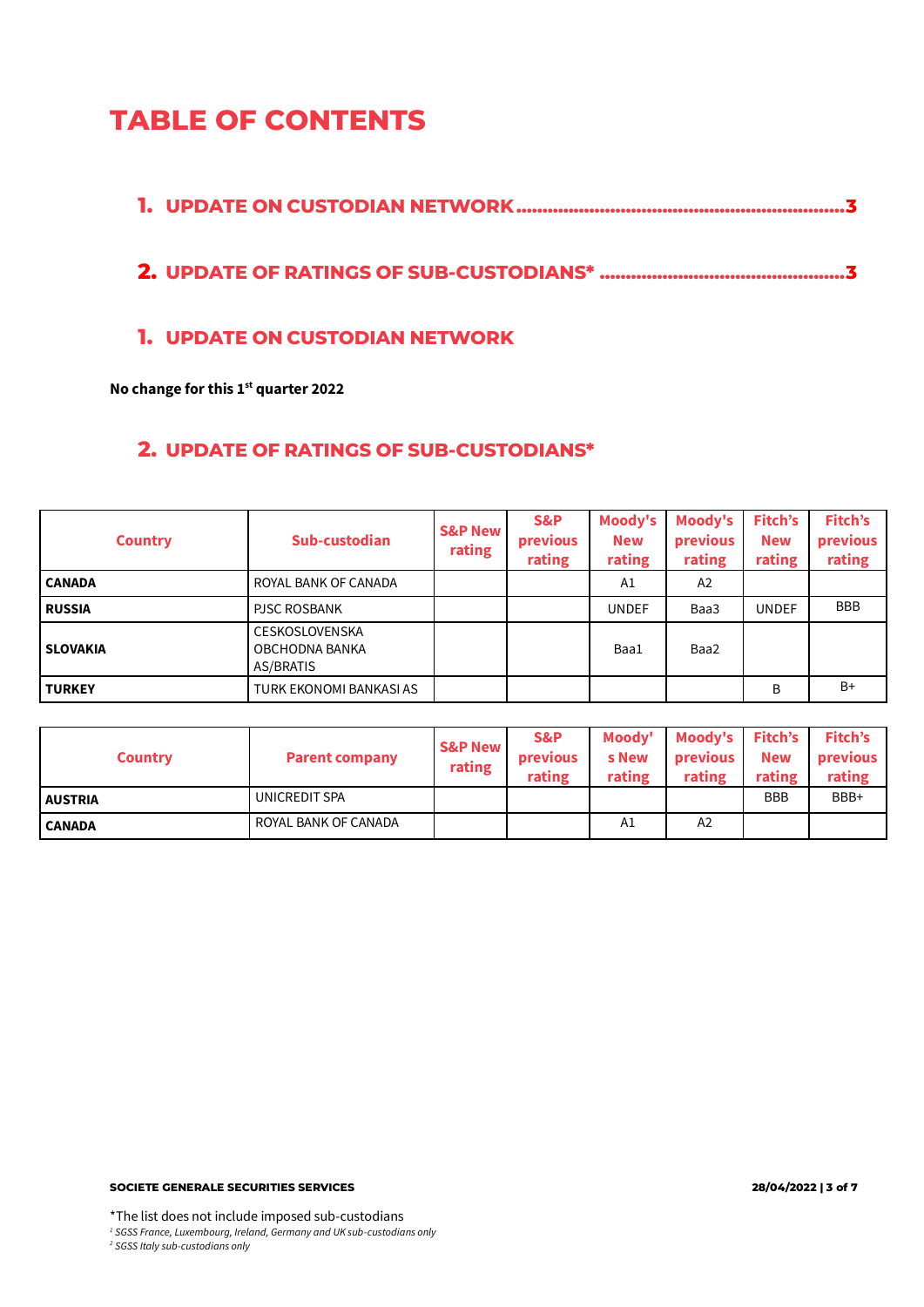## **SGSS' sub-custodian global network, Parent company Names and agency ratings.**

| <b>Country</b>                  | Sub-custodian                                                           | <b>S&amp;P</b> | <b>Moody's</b> | <b>Fitch</b> | <b>Parent Company</b><br><b>Name</b>         | <b>S&amp;P</b> | Moody's        | <b>Fitch</b> |
|---------------------------------|-------------------------------------------------------------------------|----------------|----------------|--------------|----------------------------------------------|----------------|----------------|--------------|
| Argentina                       | Citibank NA London                                                      | $A+$           | Aa3            | $A+$         | <b>CITIGROUP INC</b>                         | BBB+           | A3             | Α            |
| Australia                       | Citigroup Pty Limited-<br>Melbourne                                     | <b>UNDEF</b>   | <b>UNDEF</b>   | <b>UNDEF</b> | CITIGROUP INC                                | BBB+           | A <sub>3</sub> | Α            |
| Austria                         | Unicredit Bank Austria AG-<br>Vienna <sup>1</sup>                       | BBB+           | Baa1           | <b>UNDEF</b> | UNICREDIT SPA                                | <b>BBB</b>     | Baa1           | BBB          |
|                                 | OEKB CSD GMBH <sup>2</sup>                                              | $AA+$          | Aaa            | AA+          | <b>OESTERREICH</b><br><b>BUNDESFINANZIER</b> | <b>UNDEF</b>   | <b>UNDEF</b>   | <b>UNDEF</b> |
| <b>Bahrain</b>                  | <b>HSBC Bank Middle East</b><br>Limited Manama                          | <b>UNDEF</b>   | A <sub>3</sub> | A+           | HSBC HOLDINGS PLC                            | А-             | A <sub>3</sub> | $A+$         |
|                                 | Societe Generale Sa                                                     | A              | A1             | $A -$        | <b>SOCIETE GENERALE</b>                      | Α              | A1             | A-           |
| <b>Belgium</b>                  | Euroclear Bank <sup>2</sup>                                             | AA             | <b>UNDEF</b>   | AA           | EUROCLEAR BANK                               | AA             | <b>UNDEF</b>   | AA           |
| Benin                           | Societe Generale de<br>Banques en Côte d'Ivoire-<br>Abidjan $1$         | <b>UNDEF</b>   | <b>UNDEF</b>   | <b>UNDEF</b> | <b>SOCIETE GENERALE</b>                      | Α              | A1             | А-           |
| <b>Botswana</b>                 | <b>Standard Chartered Bank</b><br>Mauritius1 Ebene                      | <b>UNDEF</b>   | <b>UNDEF</b>   | <b>UNDEF</b> | STANDARD CHARTERED<br><b>BANK</b>            | $A+$           | A1             | $A+$         |
| <b>Brazil</b>                   | Santander Caceis Brasil<br>DTVM S.A.                                    | <b>UNDEF</b>   | <b>UNDEF</b>   | <b>UNDEF</b> | <b>BANCO SANTANDER SA</b>                    | $A+$           | A <sub>2</sub> | А-           |
| <b>Bulgaria</b>                 | CitiBank NA London                                                      | $A+$           | Aa3            | $A+$         | <b>CITIGROUP INC</b>                         | BBB+           | A3             | A            |
| <b>Burkina-Faso</b>             | Societe Generale de<br>Banques en Côte d'Ivoire <sup>1</sup><br>Abidjan | <b>UNDEF</b>   | <b>UNDEF</b>   | <b>UNDEF</b> | <b>SOCIETE GENERALE</b>                      | Α              | A1             | А-           |
| Canada                          | Royal bank of Canada<br>Toronto                                         | AA-            | A1             | AA           | ROYAL BANK OF<br>CANADA                      | AA-            | A1             | AA-          |
| Chile                           | CitiBank NA London                                                      | $A+$           | Aa3            | $A+$         | CITIGROUP INC                                | BBB+           | A <sub>3</sub> | A-           |
| China                           | HSBC Bank (China) Cy<br>Limited                                         | A+             | A2             | <b>UNDEF</b> | HSBC HOLDINGS PLC                            | A-             | A3             | $A+$         |
| Colombia                        | CitiBank NA London                                                      | $A+$           | Aa3            | $A+$         | <b>CITIGROUP INC</b>                         | BBB+           | A <sub>3</sub> | А-           |
| Croatia                         | CitiBank NA London                                                      | A+             | Aa3            | A+           | CITIGROUP INC                                | BBB+           | A <sub>3</sub> | Α            |
| <b>Cyprus</b>                   | <b>BNP Paribas Securities</b><br>Services <sup>1</sup> Athens Branch    | <b>UNDEF</b>   | <b>UNDEF</b>   | <b>UNDEF</b> | <b>BNP PARIBAS</b>                           | A+             | Aa3            | A+           |
| <b>Czech</b><br><b>Republic</b> | Komerční Banka (KB) -<br>Pragua <sup>1</sup>                            | A              | A1             | Α            | SOCIETE GENERALE                             | Α              | A1             | А-           |
| <b>Denmark</b>                  | SKANDINAVISKA ENSKILDA<br>BANKEN AB, Copenhagen<br>Branch (SEB)         | $A+$           | Aa3            | AA-          | SKANDINAVISKA<br>ENSKILDA BANKEN AB          | A+             | Aa3            | AA-          |
| <b>Egypt</b>                    | Qatar National Bank Alahli<br>Cairo                                     | <b>UNDEF</b>   | <b>UNDEF</b>   | <b>UNDEF</b> | <b>QATAR NATIONAL BANK</b><br>SAQ            | A              | Aa3            | $A+$         |
| Estonia                         | CitiBank NA London                                                      | $A+$           | Aa3            | $A+$         | <b>CITIGROUP INC</b>                         | BBB+           | A <sub>3</sub> | A            |
| <b>Finland</b>                  | Skandinaviska Enskilda<br>Banken AB (publ), Helsinki<br>Branch (SEB)    | $A+$           | Aa3            | AA-          | SKANDINAVISKA<br>ENSKILDA BANKEN AB          | A+             | Aa3            | AA-          |
| <b>France</b>                   | Societe Generale Sa                                                     | Α              | A1             | А-           | SOCIETE GENERALE                             | A              | A1             | A-           |
| Germany                         | Societe Generale -<br>Frankfurt <sup>1</sup> am Main                    | <b>UNDEF</b>   | <b>UNDEF</b>   | <b>UNDEF</b> | SOCIETE GENERALE                             | Α              | A1             | A-           |
| Germany                         | Clearstream Banking AG <sup>2</sup>                                     | AA             | <b>UNDEF</b>   | <b>UNDEF</b> | DEUTSCHE BOERSE AG                           | AA             | <b>UNDEF</b>   | <b>UNDEF</b> |
| Ghana                           | <b>Standard Chartered Bank</b><br>Mauritius <sup>1</sup> Ebene          | <b>UNDEF</b>   | <b>UNDEF</b>   | <b>UNDEF</b> | STANDARD CHARTERED<br>BANK                   | A+             | A1             | A+           |

#### **SOCIETE GENERALE SECURITIES SERVICES 28/04/2022 | 4 of 7**

*<sup>1</sup> SGSS France, Luxembourg, Ireland, Germany and UK sub-custodians only*

<sup>\*</sup>The list does not include imposed sub-custodians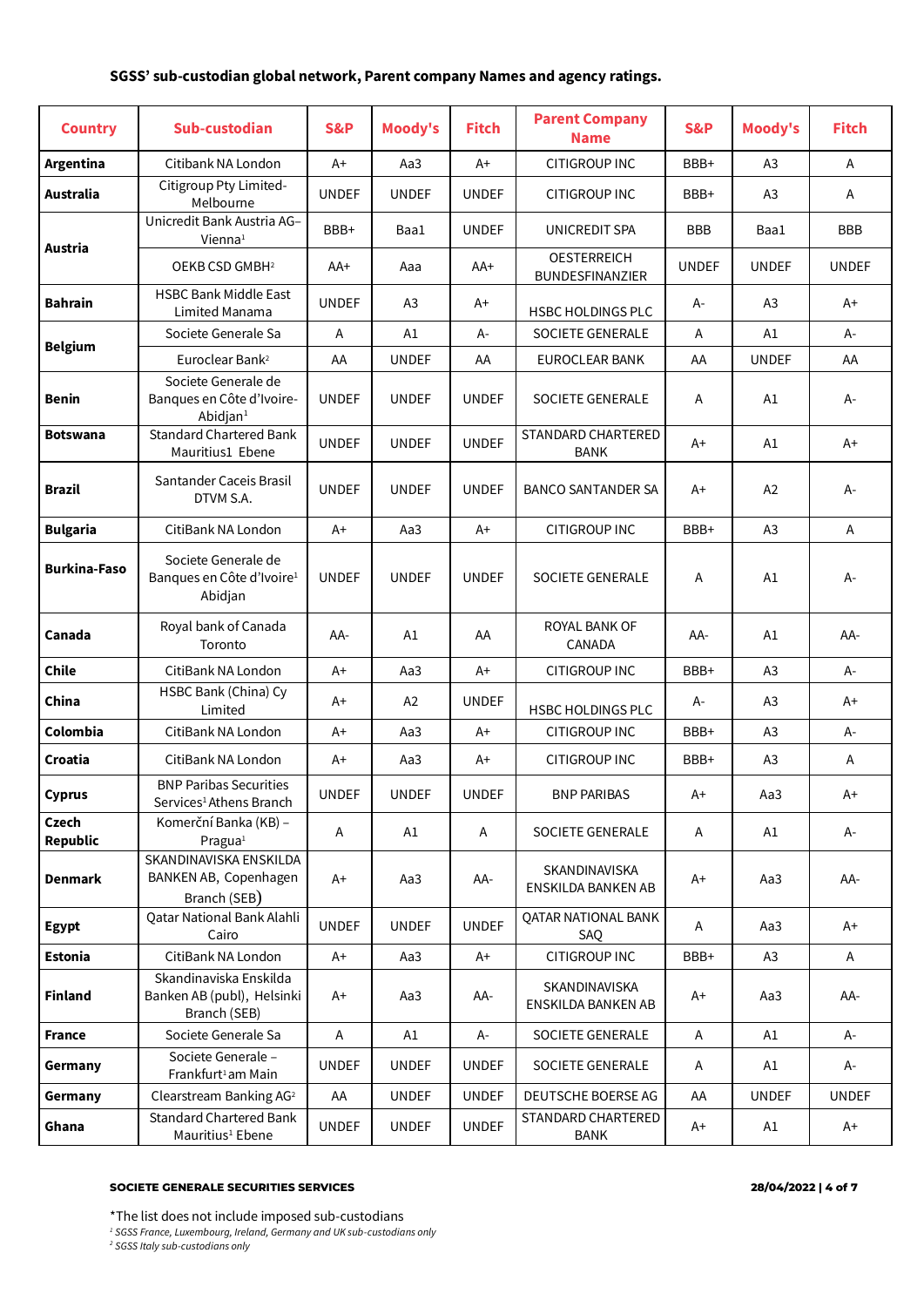| <b>Country</b>            | Sub-custodian                                                              | <b>S&amp;P</b> | <b>Moody's</b> | <b>Fitch</b> | <b>Parent Company</b><br><b>Name</b>           | <b>S&amp;P</b> | Moody's             | <b>Fitch</b> |
|---------------------------|----------------------------------------------------------------------------|----------------|----------------|--------------|------------------------------------------------|----------------|---------------------|--------------|
| Greece                    | <b>BNP Paribas Securities</b><br>Services, Athens Branch                   | <b>UNDEF</b>   | <b>UNDEF</b>   | <b>UNDEF</b> | <b>BNP PARIBAS</b>                             | A+             | Aa3                 | $A+$         |
| Guinee-Bissau             | Societe Generale de<br>Banques en Côte d'Ivoire <sup>1</sup><br>SA Abidjan | <b>UNDEF</b>   | <b>UNDEF</b>   | <b>UNDEF</b> | <b>SOCIETE GENERALE</b>                        | Α              | A1                  | А-           |
| <b>Hong Kong</b>          | Deutsche Bank AG-Hong-<br>Kong                                             | А-             | A <sub>2</sub> | BBB+         | <b>DEUTSCHE BANK</b><br>AKTIENGESELLSCHAFT     | А-             | A <sub>3</sub>      | BBB+         |
|                           | Unicredit Bank Hungary<br>ZRT <sup>2</sup>                                 | <b>UNDEF</b>   | <b>UNDEF</b>   | <b>UNDEF</b> | UNICREDIT SPA                                  | <b>BBB</b>     | Baa1                | <b>BBB</b>   |
| <b>Hungary</b>            | Citibank Europe PLC<br><b>Budapest</b>                                     | <b>UNDEF</b>   | <b>UNDEF</b>   | <b>UNDEF</b> | CITIGROUP INC                                  | BBB+           | A <sub>3</sub>      | Α            |
|                           | Landsbankinn HF <sup>1</sup>                                               | <b>BBB</b>     | <b>UNDEF</b>   | <b>UNDEF</b> | LANDSBANKINN HF                                | BBB            | <b>UNDEF</b>        | <b>UNDEF</b> |
| Iceland                   | Euroclear Bank <sup>2</sup>                                                | AA             | <b>UNDEF</b>   | AA           | EUROCLEAR BANK                                 | AA             | <b>UNDEF</b>        | AA+          |
| <b>ICSD</b>               | <b>Clearstream Banking SA</b><br>Luxembourg                                | AA             | <b>UNDEF</b>   | <b>UNDEF</b> | DEUTSCHE BOERSE AG                             | AA             | <b>UNDEF</b>        | <b>UNDEF</b> |
| <b>ICSD</b>               | Euroclear Bank SA/NV<br><b>Brussels</b>                                    | AA             | <b>UNDEF</b>   | AA           | EUROCLEAR BANK                                 | AA             | <b>UNDEF</b>        | AA           |
| India                     | <b>SBI-SG Global Securities</b><br>Services PVT. Ltd Munbai                | <b>UNDEF</b>   | <b>UNDEF</b>   | <b>UNDEF</b> | STATE BANK OF INDIA                            | BBB-           | Baa3                | BBB-         |
| Indonesia                 | Standard Chartered Bank,<br>Jakarta                                        | $A+$           | A1             | $A+$         | <b>STANDARD CHARTERED</b><br><b>BANK</b>       | $A+$           | A1                  | $A+$         |
| <b>Ireland</b>            | Euroclear Bank SA/NV<br><b>Brussels</b>                                    | AA             | <b>UNDEF</b>   | AA           | <b>EUROCLEAR BANK</b>                          | AA             | <b>UNDEF</b>        | AA           |
|                           | <b>HSBC Bank PLC</b>                                                       | A+             | A1             | <b>UNDEF</b> | HSBC HOLDINGS PLC                              | А-             | A <sub>3</sub>      | $A+$         |
| Israel                    | Bank Hapoalim - Tel Aviv                                                   | Α              | A <sub>2</sub> | A            | <b>BANK HAPOALIM BM</b>                        | Α              | A2                  | Α            |
| <b>Italy</b>              | SGSS Spa Milan                                                             | <b>UNDEF</b>   | <b>UNDEF</b>   | <b>UNDEF</b> | SOCIETE GENERALE                               | Α              | A1                  | А-           |
| <b>Ivory Coast</b>        | Societe Generale de<br>Banques en Côte d'Ivoire<br>SA Abidjan              | <b>UNDEF</b>   | <b>UNDEF</b>   | <b>UNDEF</b> | SOCIETE GENERALE                               | Α              | A1                  | A-           |
| Japan                     | The Hongkong and<br>Shanghai Banking<br>Corporation Limited Tokyo          | AA-            | Aa3            | <b>UNDEF</b> | <b>HSBC HOLDINGS PLC</b>                       | A-             | A <sub>3</sub>      | $A+$         |
|                           | The Bank of Tokyo<br>Mitsubishi UFJ LTD <sup>2</sup>                       | Α              | A1             | A-           | MITSUBISHI UFJ<br>FIN/TOKYO                    | Α              | A1                  | A-           |
| Jordan                    | Standard Chartered -<br>Amman                                              | A+             | A1             | $A+$         | <b>STANDARD CHARTERED</b><br><b>BANK</b>       | $A+$           | A1                  | $A+$         |
| Kenya                     | <b>Standard Chartered Bank</b><br>Mauritius Limited-Ebene <sup>1</sup>     | <b>UNDEF</b>   | <b>UNDEF</b>   | <b>UNDEF</b> | STANDARD CHARTERED<br><b>BANK</b>              | A+             | A1                  | $A+$         |
| Korea (South)             | The HongKong and<br>Shanghai Banking<br>corporation limited                | AA-            | Aa3            | <b>UNDEF</b> | HSBC HOLDINGS PLC                              | А-             | A <sub>3</sub>      | $A+$         |
| Kuwait                    | <b>HSBC Bank Middle East</b><br>Limited <sup>1</sup> Kuwait                | <b>UNDEF</b>   | A <sub>3</sub> | $A+$         | HSBC HOLDINGS PLC                              | А-             | A <sub>3</sub>      | $A+$         |
| Latvia                    | Citibank NA London                                                         | $A+$           | Aa3            | A+           | CITIGROUP INC                                  | BBB+           | A3                  | A            |
| Lithuania                 | Citibank NA London                                                         | A+             | Aa3            | A+           | CITIGROUP INC                                  | BBB+           | A3                  | Α            |
| Luxembourg                | Euroclear Bank <sup>1</sup>                                                | AA             | <b>UNDEF</b>   | AA           | EUROCLEAR BANK                                 | AA             | <b>UNDEF</b>        | AA           |
| Luxembourg                | Clearstream Banking SA<br>Luxembourg <sup>2</sup>                          | AA             | <b>UNDEF</b>   | <b>UNDEF</b> | DEUTSCHE BOERSE AG                             | AA             | <b>UNDEF</b>        | <b>UNDEF</b> |
| Luxembourg<br>(fund only) | <b>MFEX Mutual Funds</b><br>Exchange AB                                    | <b>UNDEF</b>   | <b>UNDEF</b>   | <b>UNDEF</b> | <b>MFEX MUTUAL FUNDS</b><br><b>EXCHANGE AB</b> | <b>UNDEF</b>   | <b>UNDEF</b>        | <b>UNDEF</b> |
| Malaysia                  | <b>HSBC Bank Malaysia</b>                                                  | <b>UNDEF</b>   | A <sub>2</sub> | <b>UNDEF</b> | HSBC HOLDINGS PLC                              | A-             | A <sub>3</sub>      | $A+$         |
|                           | Berhad Kuala Lumpur<br>SOCIETE GENERALE SECURITIES SERVICES                |                |                |              |                                                |                | 28/04/2022   5 of 7 |              |

\*The list does not include imposed sub-custodians

*<sup>1</sup> SGSS France, Luxembourg, Ireland, Germany and UK sub-custodians only*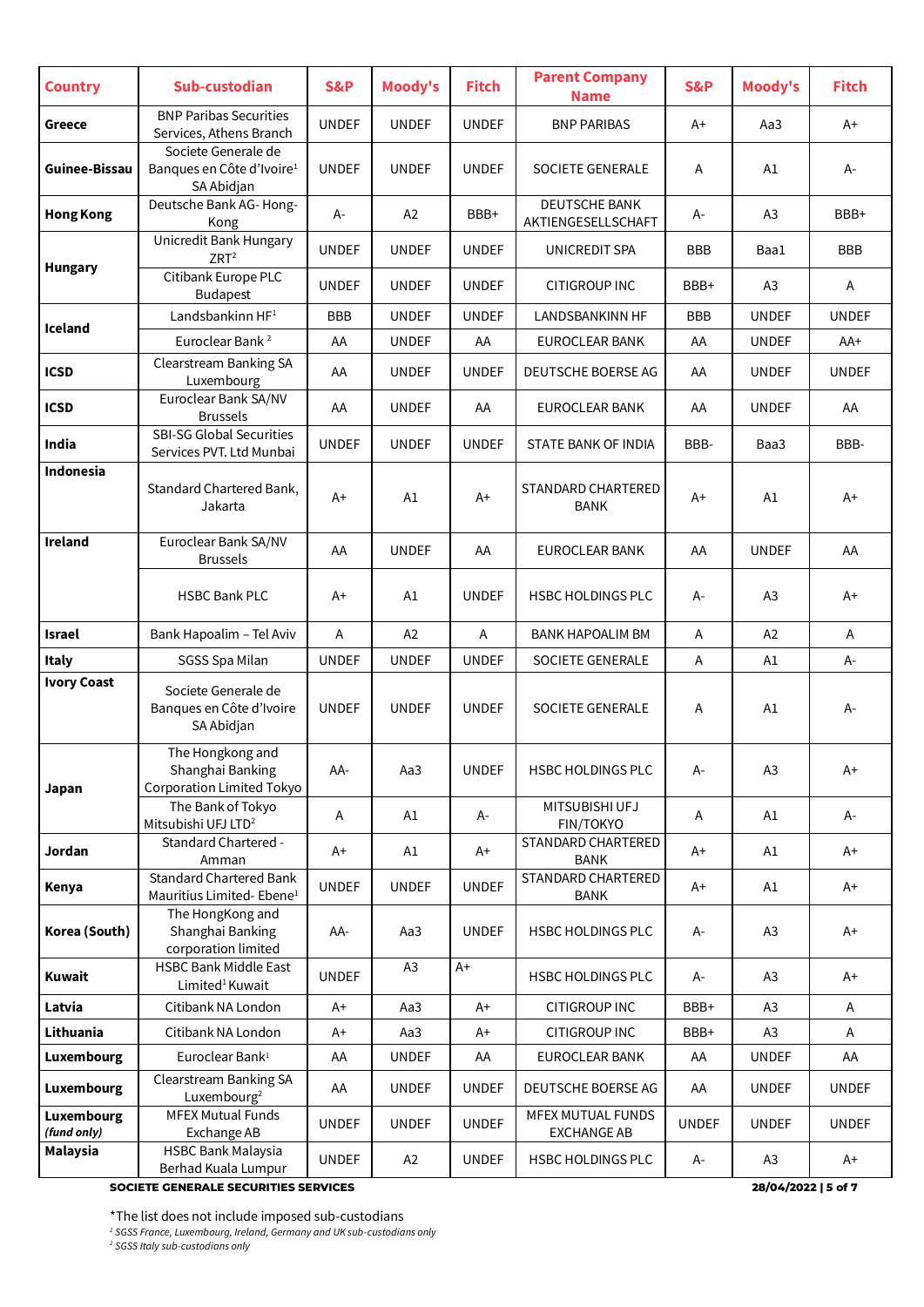| <b>Country</b>     | Sub-custodian                                                                          | S&P          | <b>Moody's</b> | <b>Fitch</b> | <b>Parent Company</b><br><b>Name</b> | S&P        | Moody's        | <b>Fitch</b> |
|--------------------|----------------------------------------------------------------------------------------|--------------|----------------|--------------|--------------------------------------|------------|----------------|--------------|
| Mali               | Societe Generale de<br>Banques en Côte d'Ivoire<br>SA Abidjan                          | <b>UNDEF</b> | <b>UNDEF</b>   | <b>UNDEF</b> | <b>SOCIETE GENERALE</b>              | Α          | A1             | A-           |
| <b>Mauritius</b>   | The Hongkong and<br>Shanghai Banking<br>Corporation Limited - Port<br>Louis            | AA-          | Aa3            | <b>UNDEF</b> | <b>HSBC HOLDINGS PLC</b>             | А-         | A3             | $A+$         |
| <b>Mexico</b>      | <b>BANCO NACIONAL DE</b><br><b>MEXICO S.A</b>                                          | <b>UNDEF</b> | <b>UNDEF</b>   | <b>UNDEF</b> | CITIGROUP INC                        | BBB+       | A3             | Α            |
| Morocco            | Société Générale<br>Marocaine de Banques SA<br>Casablanca                              | <b>UNDEF</b> | <b>UNDEF</b>   | <b>UNDEF</b> | <b>SOCIETE GENERALE</b>              | Α          | A1             | A-           |
| <b>Netherlands</b> | Societe Generale SA <sup>1</sup>                                                       | A            | A1             | A-           | <b>SOCIETE GENERALE</b>              | A          | A1             | $A -$        |
| <b>Netherlands</b> | Euroclear Bank <sup>2</sup>                                                            | AA           | <b>UNDEF</b>   | AA           | EUROCLEAR BANK                       | AA         | <b>UNDEF</b>   | AA           |
| New Zealand        | Citigroup Pty Limited <sup>1</sup><br>Melbourne                                        | <b>UNDEF</b> | <b>UNDEF</b>   | <b>UNDEF</b> | <b>CITIGROUP INC</b>                 | BBB+       | A <sub>3</sub> | Α            |
|                    | Citibank NA GW UK <sup>2</sup>                                                         | $A+$         | Aa3            | $A+$         | <b>CITIGROUP INC</b>                 | BBB+       | A3             | Α            |
| <b>Niger</b>       | Societe Generale de<br>Banques en Côte d'Ivoire<br>SA Abidjan                          | <b>UNDEF</b> | <b>UNDEF</b>   | <b>UNDEF</b> | <b>SOCIETE GENERALE</b>              | A          | A1             | A-           |
| <b>Nigeria</b>     | Standard Chartered Bank<br>Nigeria Limited <sup>1</sup> Lagos                          | <b>UNDEF</b> | <b>UNDEF</b>   | <b>UNDEF</b> | STANDARD CHARTERED<br><b>BANK</b>    | A+         | A1             | $A+$         |
| <b>Norway</b>      | Skandinaviska Enskilda<br>Banken AB (publ), Olso<br>Branch (SEB)                       | A+           | Aa3            | AA-          | SKANDINAVISKA<br>ENSKILDA BANKEN AB  | A+         | Aa3            | AA-          |
| Oman               | <b>HSBC Oman Bank SAOG</b><br>Ruwi                                                     | <b>UNDEF</b> | <b>UNDEF</b>   | <b>UNDEF</b> | HSBC HOLDINGS PLC                    | А-         | A3             | $A+$         |
| Peru               | Citibank NA GW UK <sup>2</sup>                                                         | $A+$         | Aa3            | $A+$         | CITIGROUP INC                        | BBB+       | A3             | Α            |
| Peru               | Citibank Del Peru SA-<br>Lima <sup>1</sup>                                             | <b>UNDEF</b> | <b>UNDEF</b>   | <b>UNDEF</b> | CITIGROUP INC                        | BBB+       | A3             | Α            |
| <b>Philippines</b> | The Hongkong and<br>Shanghai Banking<br>Corporation limited Makati                     | AA-          | Aa3            | <b>UNDEF</b> | <b>HSBC HOLDINGS PLC</b>             | А-         | A3             | A+           |
| Poland             | Societe Generale, Branch<br>in Poland-Warzawa                                          | Α            | A1             | А-           | <b>SOCIETE GENERALE</b>              | Α          | A1             | А-           |
| Portugal           | <b>BNP Paribas Securities</b><br>Services SA Paris                                     | <b>UNDEF</b> | <b>UNDEF</b>   | <b>UNDEF</b> | <b>BNP PARIBAS</b>                   | A+         | Aa3            | $A+$         |
| Qatar              | <b>HSBC Bank Middle East</b><br>Limited Doha                                           | <b>UNDEF</b> | A3             | $A+$         | <b>HSBC HOLDINGS PLC</b>             | A-         | A3             | $A+$         |
| Romania            | Banque Roumaine de<br>Developpement (BRD)<br>Groupe Societe Generale<br>SA - Bucharest | <b>UNDEF</b> | Baa1           | BBB+         | <b>SOCIETE GENERALE</b>              | Α          | A1             | A-           |
| <b>Russia</b>      | PJSC RosBank - Moscow                                                                  | <b>UNDEF</b> | <b>UNDEF</b>   | <b>UNDEF</b> | SOCIETE GENERALE                     | Α          | A1             | $A-$         |
| Saudi Arabia       | HSBC Saudi Arabia Ltd<br>Ryiad <sup>1</sup>                                            | <b>UNDEF</b> | <b>UNDEF</b>   | <b>UNDEF</b> | <b>HSBC HOLDINGS PLC</b>             | A-         | A <sub>3</sub> | A+           |
| <b>Senegal</b>     | Societe Generale de<br>Banques en Côte-d'Ivoire <sup>1</sup><br>Abidjan                | <b>UNDEF</b> | <b>UNDEF</b>   | <b>UNDEF</b> | SOCIETE GENERALE                     | A          | A1             | A-           |
| <b>Serbia</b>      | OTP Banca Srbija AD<br>Belgrad                                                         | <b>UNDEF</b> | <b>UNDEF</b>   | <b>UNDEF</b> | <b>OTP BANK</b>                      | <b>BBB</b> | Baa1           | <b>UNDEF</b> |
| <b>Singapore</b>   | The Hongkong and<br>Shanghai Banking<br><b>Corporation Limited</b><br>Singapore        | AA-          | Aa3            | <b>UNDEF</b> | HSBC HOLDINGS PLC                    | A-         | A <sub>3</sub> | $A+$         |
| <b>Slovakia</b>    | Ceskoslovenska Obchodna<br>Banka AS Bratislava <sup>1</sup>                            | <b>UNDEF</b> | Baa1           | <b>UNDEF</b> | <b>KBC BANK</b>                      | A+         | A1             | A+           |

### **SOCIETE GENERALE SECURITIES SERVICES 28/04/2022 | 6 of 7**

\*The list does not include imposed sub-custodians

*<sup>1</sup> SGSS France, Luxembourg, Ireland, Germany and UK sub-custodians only*